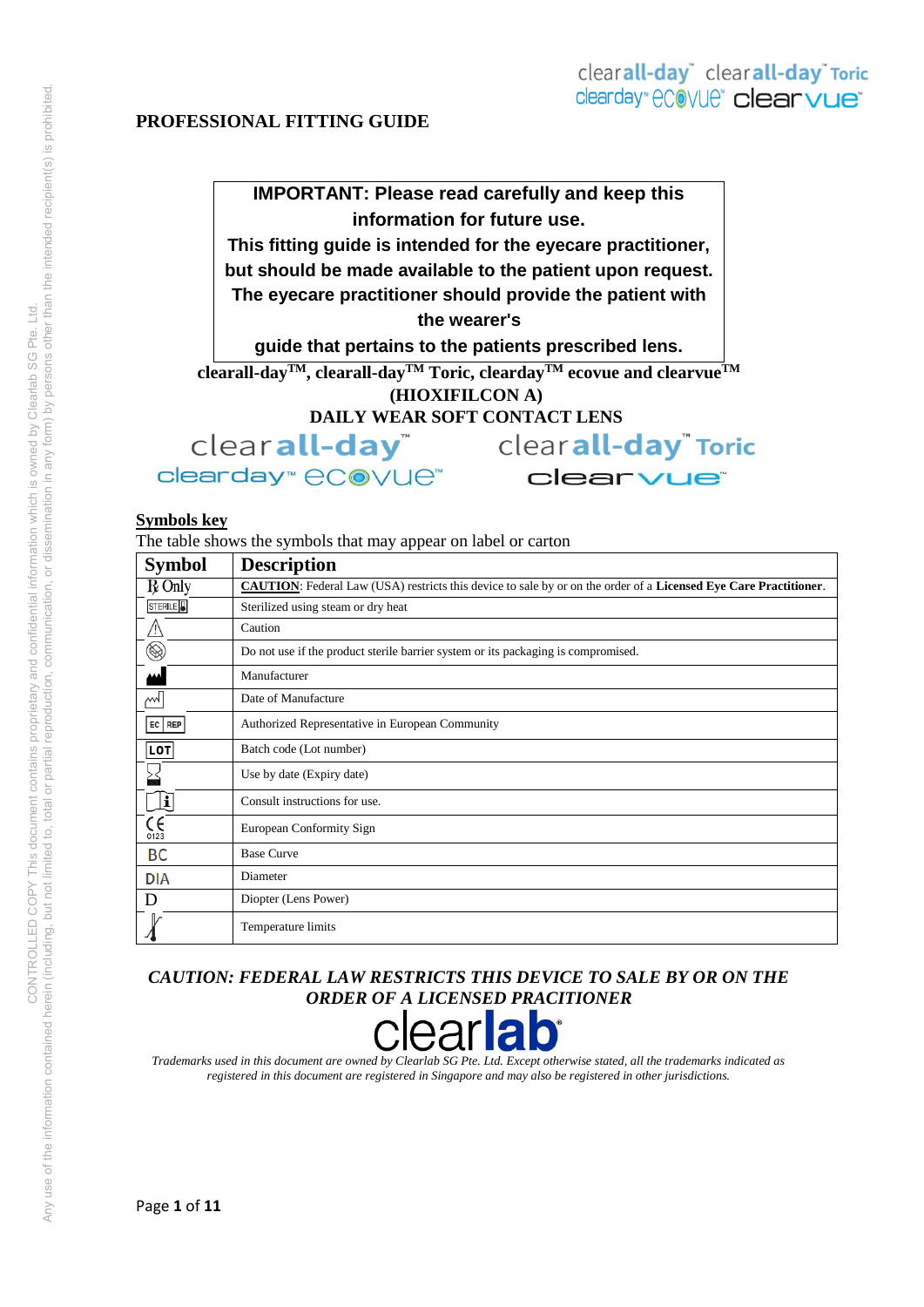# clearall-day<sup>\*</sup> clearall-day<sup>\*</sup> Toric clearday" ecovue" clearvue"

### **TABLE OF CONTENT**

Material Characteristics Description of Lens Actions Indications Caution Warnings **Precautions** Adverse reactions Patient selection Fitting procedure Clinical Assessment Contraindications Follow-up examinations Lens Handling (in-office cleaning, disinfecting, and storage) Cleaning Rinsing Chemical (not-heat) lens care system Lens care directions Storage Recommended wearing schedule Frequent/Planned Replacement Recommended lens care products Emergencies Reporting of adverse reactions How supplied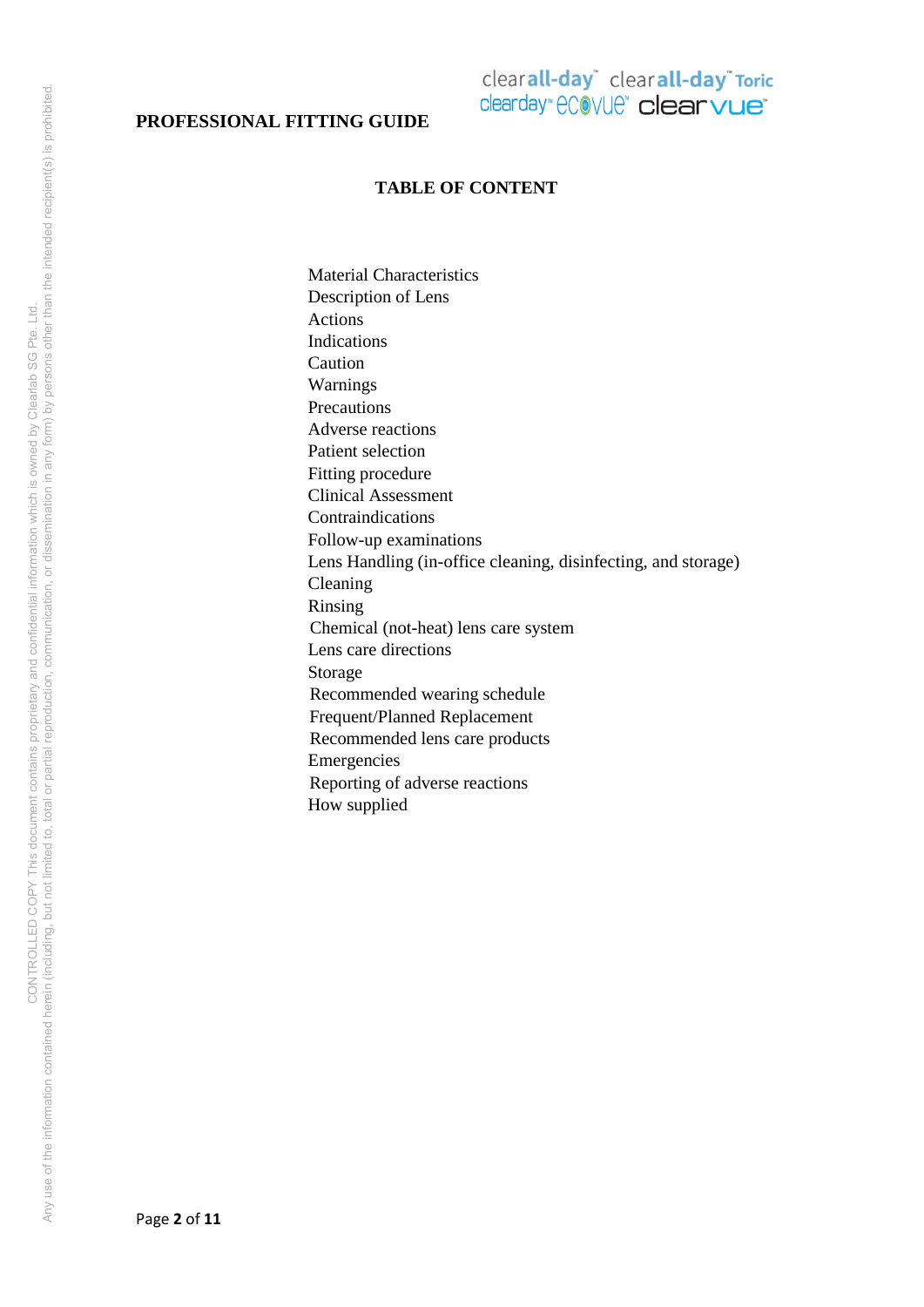# clearall-day<sup>\*</sup> clearall-day<sup>\*</sup> Toric clearday" ecovue" clearvue<sup>®</sup>

The **clearall-dayTM, cleardayTM ecovue and clearvueTM (Hioxifilcon A) Soft (hydrophilic) Contact Lens** are available as a single vision spherical lens, and **clearalldayTM Toric** as a back surface astigmatic (toric) lens. The hydrophilic nature of this material allows the lens to become soft and pliable when immersed in an aqueous solution.

The non-ionic lens material, (hioxifilcon A) is a random copolymer of 2-hydroxythyl methacrylate and 2, 3 - dihydroxypropyl methacrylate, cross linked with ethylene glycol dimethacrylate. It consists of 43% hioxifilcon A and 57% water by weight when immersed in buffered saline solution. The lens is available clear or with a blue visibility-handling tint, color additive 'Reactive Blue 19', 21 CFR part 73.2121. The United States Adopted Names Council (USAN) has adopted the (hioxifilcon A) name.

In the hydrated state, the lens conforms to the curvature of the eye covering the cornea and extending slightly beyond the limbus forming a colorless, transparent optical surface. The hydrophilic properties of the lens require that it be maintained in a fully hydrated state in a solution compatible with the eye. If the lens dries out, it will become hard and appear somewhat warped however, it will return to its proper configuration when completely rehydrated in the proper storage solution.

The hydrophilic characteristics allow aqueous solutions to enter the lens and in its fully hydrated state the lens is approximately 57% water by weight. The physical properties of the lens are:

## **Lens Properties**

| $\Box$ Refractive Index    | $1.4058$ (wet)                                                                                                                   |
|----------------------------|----------------------------------------------------------------------------------------------------------------------------------|
| □ Light Transmission       | greater than 95%                                                                                                                 |
| □ Water Content            | 57 %                                                                                                                             |
| $\square$ Specific Gravity | $1.1287$ (hydrated)                                                                                                              |
| $\Box$ Oxygen Permeability | $20.0 \times 10^{-11}$ (cm <sup>2</sup> /sec) (ml O <sub>2</sub> /ml x mm Hg @ 35 <sup>o</sup> C),<br>(Fatt Method, ISO 9913-1). |

# **Lens Parameters**

| □ Diameter Range        | 13.0 to 15.0 mm       |
|-------------------------|-----------------------|
| $\Box$ Power Range      | $-20.00$ to $+20.00D$ |
| $\Box$ Base Curve Range | 8.0 to 9.2 mm         |

The lenses are hemispherical flexible shells which cover the cornea and portion of the adjacent sclera with the following dimensions:

# **clearall-dayTM and clearall-dayTM Toric**

| : 14.2 mm                                               |
|---------------------------------------------------------|
| $: 0.08$ mm                                             |
| $: 8.6$ mm                                              |
| $\therefore$ 0.0 to -6.00 Diopters in 0.25 D increments |
|                                                         |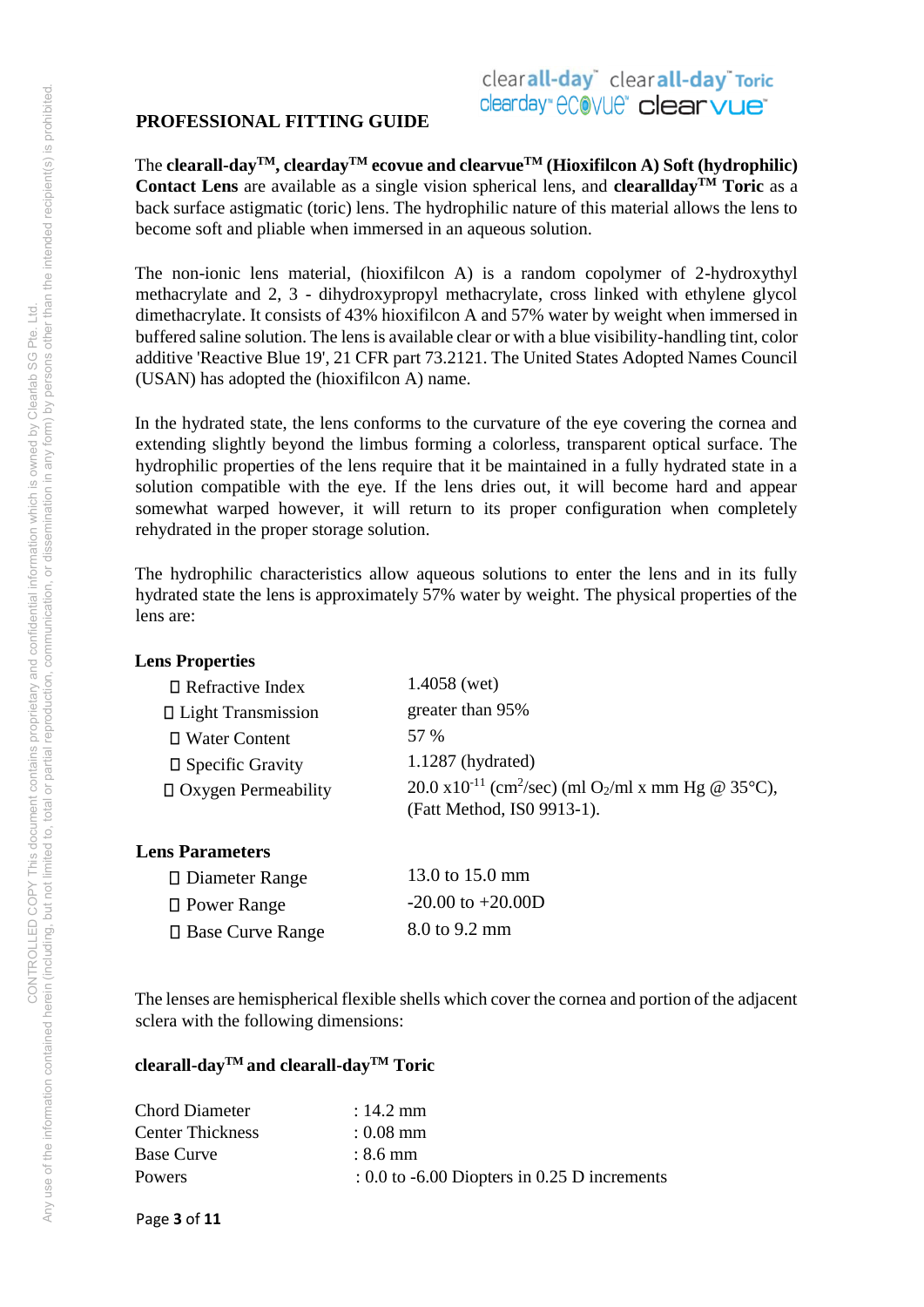# clearall-day<sup>\*</sup> clearall-day<sup>\*</sup> Toric clearday" ecovue" clearvue<sup>®</sup>

|           | $-6.50$ to $-20.00$ Diopters in 0.50 D increments                                                           |
|-----------|-------------------------------------------------------------------------------------------------------------|
|           | $+0.25$ to $+4.00$ Diopters in 0.25 D increments                                                            |
|           | $+4.50$ to $+20.00$ Diopters in 0.50 D increments                                                           |
| Cylinders | $: -1.00$ D, $-1.75$ D, $-2.50$ D                                                                           |
| Axis      | : $80^\circ$ , $90^\circ$ , $100^\circ$ , $20^\circ$ , $10^\circ$ , $180^\circ$ , $170^\circ$ , $160^\circ$ |

## **cleardayTM ecovue and clearvueTM**

| <b>Chord Diameter</b>   | $: 14.2 \text{ mm}$                               |
|-------------------------|---------------------------------------------------|
| <b>Center Thickness</b> | $: 0.08$ mm at $-3.00D$ (varies with power)       |
| <b>Base Curve</b>       | : $8.6$ mm for $-0.50$ to $-10.00D$               |
|                         | 8.7 mm for $+0.50$ to $+3.75D$                    |
|                         | 8.8 mm for $+4.00$ to $+6.00D$                    |
| Powers                  | $\pm 0.00$ to -6.00 Diopters in 0.25 D increments |
|                         | $-6.50$ to $-10.00$ Diopters in 0.50 D increments |
|                         | $+0.25$ to $+4.00$ Diopters in 0.25 D increments  |
|                         | $+4.50$ to $+6.00$ Diopters in 0.50 D increments  |

In it's hydrated state, the **clearall-day<sup>TM</sup>**, **clearall-day<sup>TM</sup> Toric, clearday<sup>TM</sup> ecovue and clearvue**<sup>TM</sup> (Hioxifilcon A) Soft (hydrophilic) Contact Lens, when placed on the cornea, act as a refracting medium to focus light rays on the retina.

## **INDICATIONS:**

The **clearall-dayTM, cleardayTM ecovue and clearvueTM (hioxifilcon A) Spherical Soft Contact Lenses** for daily wear are indicated for the correction of visual acuity (except for plano lenses) in aphakic and not aphakic persons with non-diseased eyes with myopia or hyperopia. The lens (except for plano lenses) may be worn by persons who exhibit refractive astigmatism of .75 diopters or less where the astigmatism does not interfere with visual acuity. The lens may be cleaned and disinfected using a chemical (not heat) lens care system.

The **clearall-dayTM Toric (hioxifilcon A) Toric Soft Contact Lenses** for daily wear are indicated for the correction of visual acuity (except for plano lenses) in aphakic and not aphakic persons with non-diseased eyes with myopia or hyperopia and may have astigmatism of 7.00D of astigmatism or less.

The lens may be cleaned and disinfected using a chemical (not heat) lens care system.

Eyecare practitioners may prescribe the lenses for frequent/planned replacement wear, with cleaning, disinfection and scheduled replacement. When prescribed for frequent/planned replacement wear, the lens may be cleaned and disinfected using a chemical (not heat) lens care system.

# **CAUTION:**

Due to the small number of patients enrolled in clinical investigation of lens, all refractive powers, design configurations, or lens parameters available in the lens material were not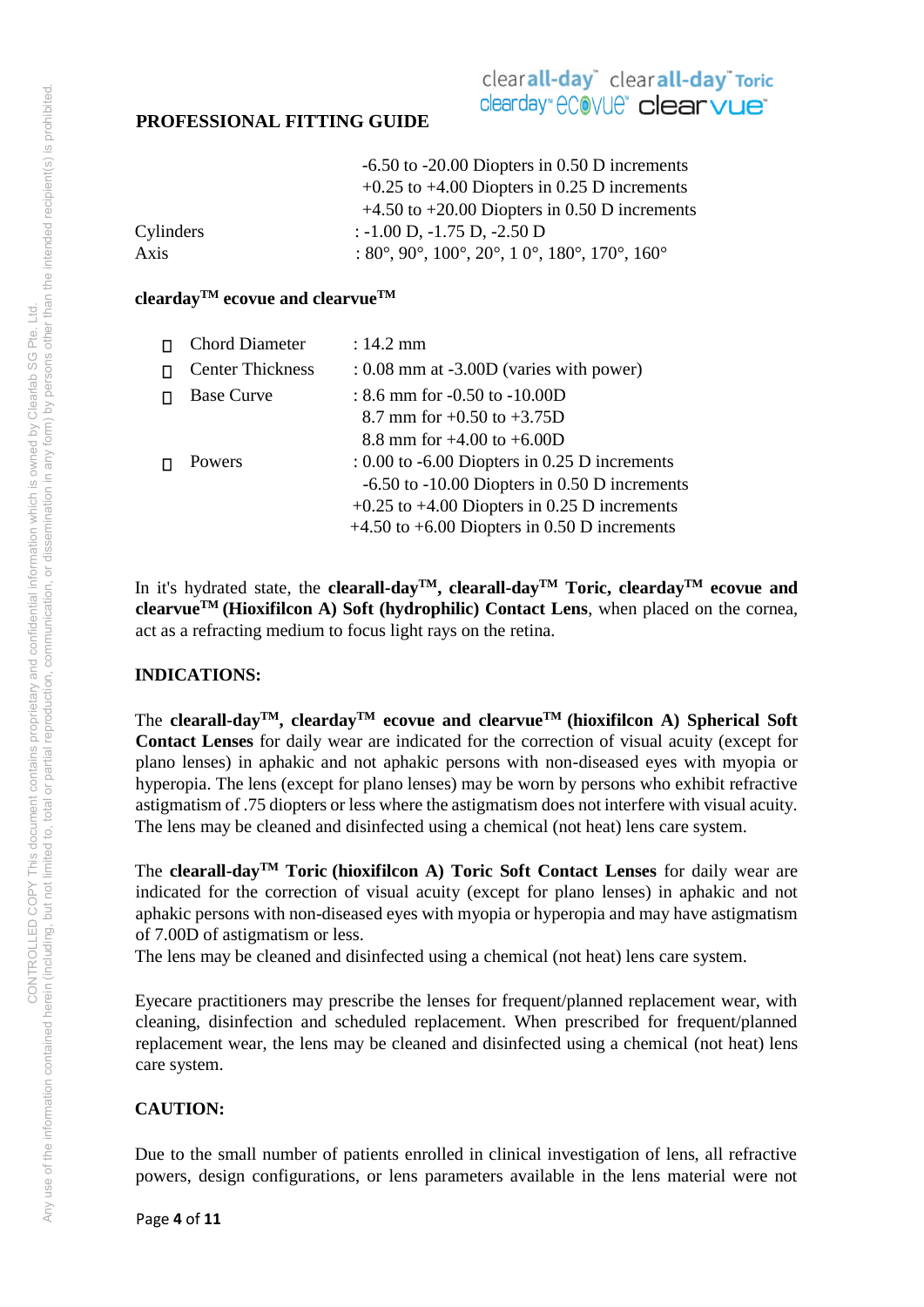# clearall-day<sup>\*</sup> clearall-day<sup>\*</sup> Toric clearday" ecovue" clearvue<sup>®</sup>

evaluated in significant numbers. Consequently, when selecting an appropriate lens design and parameters, the eyecare practitioner should consider all characteristics of the lens that can affect lens performance and ocular health, including oxygen permeability, wettability, central and peripheral thickness, and optic zone diameter.

The potential impact of these factors on the patient's ocular health must be carefully weighed against the patient's need for refractive correction. Therefore, the continuing ocular health of the patient and lens performance on the eye should be carefully monitored by the prescribing eyecare practitioner.

## **WARNINGS:**

Please reference Warnings in the Package Insert included at the end of this Fitting Guide

## **PRECAUTIONS:**

Please reference Precautions in the Package Insert included at the end of this Fitting Guide.

## **ADVERSE REACTIONS:**

Please reference Adverse Reactions in the Package Insert included at the end of this Fitting Guide.

## **PATIENT SELECTION:**

**clearall-dayTM, clearall-dayTM Toric, cleardayTM ecovue and clearvueTM (Hioxifilcon A) Soft (hydrophilic) Contact Lenses** are intended for patients that requires optical correction of refractive ametropia (myopia and hyperopia) in phakic or aphakic persons with nondiseased eyes who may have 1.00D or less of astigmatism.

The lenses are also intended for patients, whom have undergone treatment of acute or chronic ocular pathologies such as, bullous keratopathy, corneal erosions, entropion, corneal edema, and corneal dystrophies as well as post surgical conditions resulting from cataract extraction an corneal surgery, to be used as a therapeutic bandage to relieve corneal pain, at the sole discretion and under direct supervision of a qualified and licensed eyecare professional.

With the cosmetic effects, such as tints, under the sole discretion and direct supervision of a qualified eyecare professional, the lenses are also intended for use as prosthetic devices for sighted and non-sighted eyes, with or without lens power.

Patient communication is vital. Patients who require visual correction but cannot adhere to the recommended care of the **clearall-dayTM, clearall-dayTM Toric, cleardayTM ecovue and clearvueTM (Hioxifilcon A) Soft (hydrophilic) Contact Lens** should not be provided with this lens. All necessary steps in lens care and all precautions and warnings should be discussed and understood by the patient (Review Package Insert with patient).

Page **5** of **11**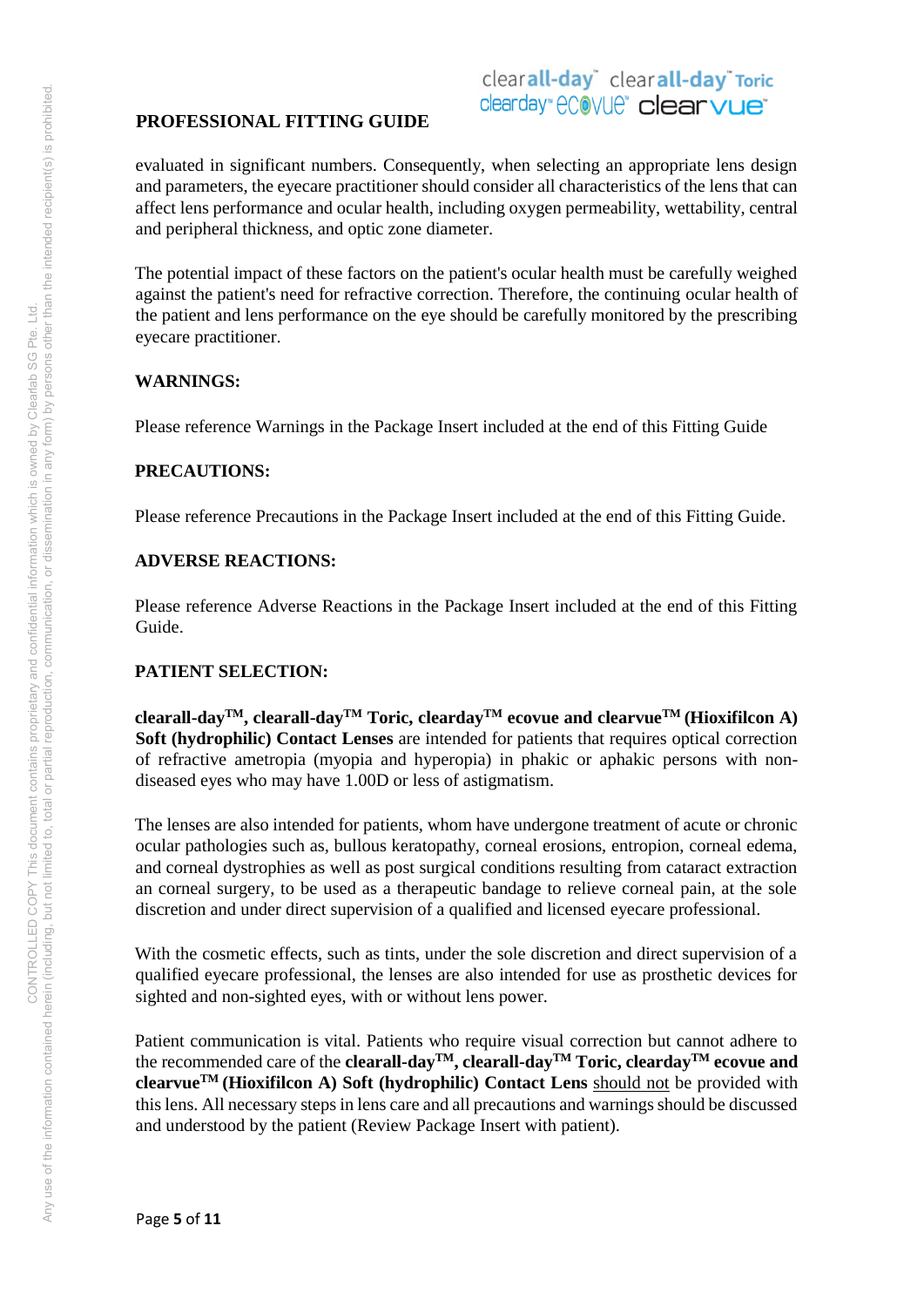# **Fitting procedure for the**

**clearall-dayTM, clearall-dayTM Toric, cleardayTM ecovue and clearvueTM** 

# **1) Pre-fitting Examination**

A pre-fitting patient history and examination are necessary to: Determine whether a patient is a suitable candidate for daily wear contact lenses (refer to contradictions) Collect and record baseline clinical information to which post-fitting examination results can be compared Make ocular measurements for initial contact lens parameter selection

## **2) Parameter Selection**

The preferred fitting method is by use of a trial lens, selecting the steeper base curve as first choice and then evaluate the **CRITERIA OF A WELL FITTED LENS.** 

The alternative method is to determine the K readings and apply the following

| Average K Reading        | Suggested Lens Design                |
|--------------------------|--------------------------------------|
| 39.50 - 41.50 and higher | 8.6 mm base curve / 14.2 mm Diameter |

Lens power can be calculated from spectacle Rx

## **Sphere Lenses:**

First convert the spectacle Rx in minus cylinder form (if applicable), compensate the power of both major meridians for a vertex distance of 0mm and then add half the cylinder power to the sphere

## **Example:**

| Rx at 12mm vertex distance                                            | $-5.00 - 1.00 \times 180$                                   |  |  |
|-----------------------------------------------------------------------|-------------------------------------------------------------|--|--|
| Power on horizontal meridians                                         | -5.00 $\omega$ 12 mm vertex compensate to -4.75 $\omega$ 0  |  |  |
|                                                                       | vertex                                                      |  |  |
| Power on vertical meridians                                           | -6.00 $\omega$ 12 min vertex compensate to -5.50 $\omega$ 0 |  |  |
|                                                                       | vertex                                                      |  |  |
| Rx at 0mm vertex distance                                             | $-4.75, -0.75 \times 180$                                   |  |  |
| Add half the cylinder to the sphere and round to the higher 0.25 step |                                                             |  |  |
| $(-4.75) + (-0.75/2) = -5.25$ final power of the lens                 |                                                             |  |  |

## **CLINICAL ASSESSMENT:**

## **1. Criteria of a Well-Fitted Lens**

The criteria of a well fitted lens is one which centers easily after a blink, bridges the limbus and extends onto the sclera about 1.25mm, lags downward about 1.0 to 1.5 mm on upward gaze and does not move excessively as a result of blinking or exaggerated eye movements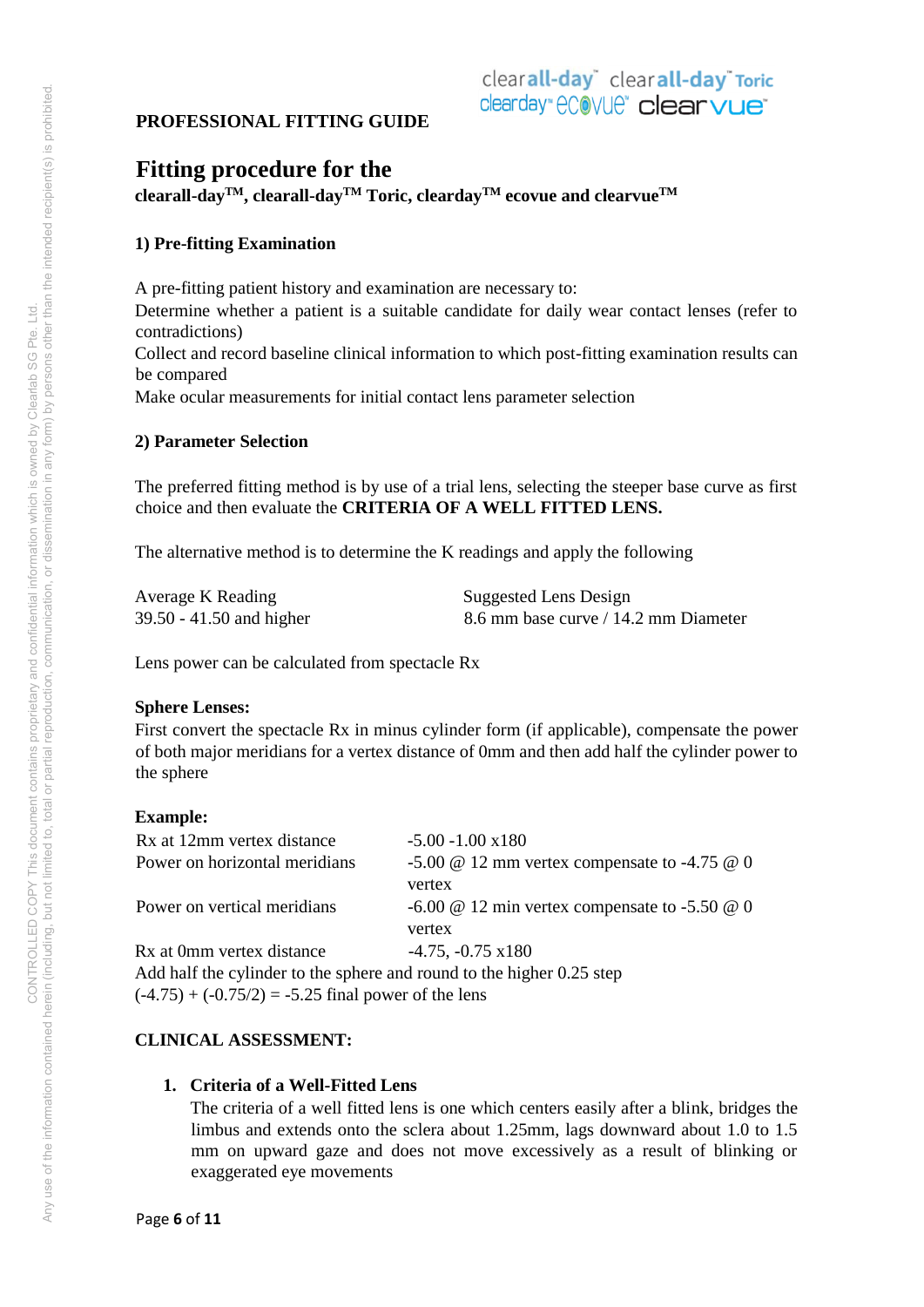After the trial lens has settled on the eye (5- 10minutes), manipulate the lens using lid pressure and observe for indications of excessive tightness. The lens should move freely and easily with slightest pressure and return to the centered position when released.

Movement of the lens on the eye is very important in assessing the fit and performance of the lens. In primary gaze, slight vertical post-blinking lens movement should occur. On upward gaze, the lens should sag approximately 1 - 1.5 min.

#### **2. Characteristics of a Tight (Steep) Lens**

A tight (steep) lens does not move easily on the cornea with slight pressure.

#### **3. Characteristics of a Loose (Flat) Lens**

A loose (flat) lens sags more than 2.0 mm on upward gaze.

## **FOLLOW-UP CARE:**

- 1. Follow-up examinations are recommended by the eyecare practitioner, they are necessary to ensure continued successful contact lens wear.
- 2. Prior to a follow up examination, the contact lens should be worn for at least one continuous hour and the patient should be asked to identify any problems which might be occurring related to contact lens wear.
- 3. With lenses in place on the eyes, evaluate the fitting performance to assure the criteria of a well-fitted lens continues to be satisfied. Examine the lenses closely for surface deposition and / or damage.
- 4. After the lens removal, conduct a thorough bio-microscopy examination.
	- a. The presence of vertical corneal striate in the posterior central cornea and/ or cornea neovascularization is indicative of excessive corneal edema.
	- b. The presence of corneal staining and / or limbal-conjunctival hypereremia can be indicative of an unclean lens, a reaction to solution preservatives, excessive lens wear and/ or a poorly fitting lens.
	- c. Papillary conjunctiva1 changes may be indicative of an unclean and/ or damaged lens.

If any of the above observations are considered as abnormal, various professional judgments are necessary to alleviate the problem and restore the eye to its optimal conditions. If the **Criteria of a Well-Fitted Lens** is not satisfied during any follow-up examinations, the patient should be refitted with a more appropriate lens.

## **FOLLOW** - **UP EXAMINATIONS:**

- Within one week of lens dispensing
- After three weeks of lens wear
- After seven weeks of lens wear
- After each six month period of lens wear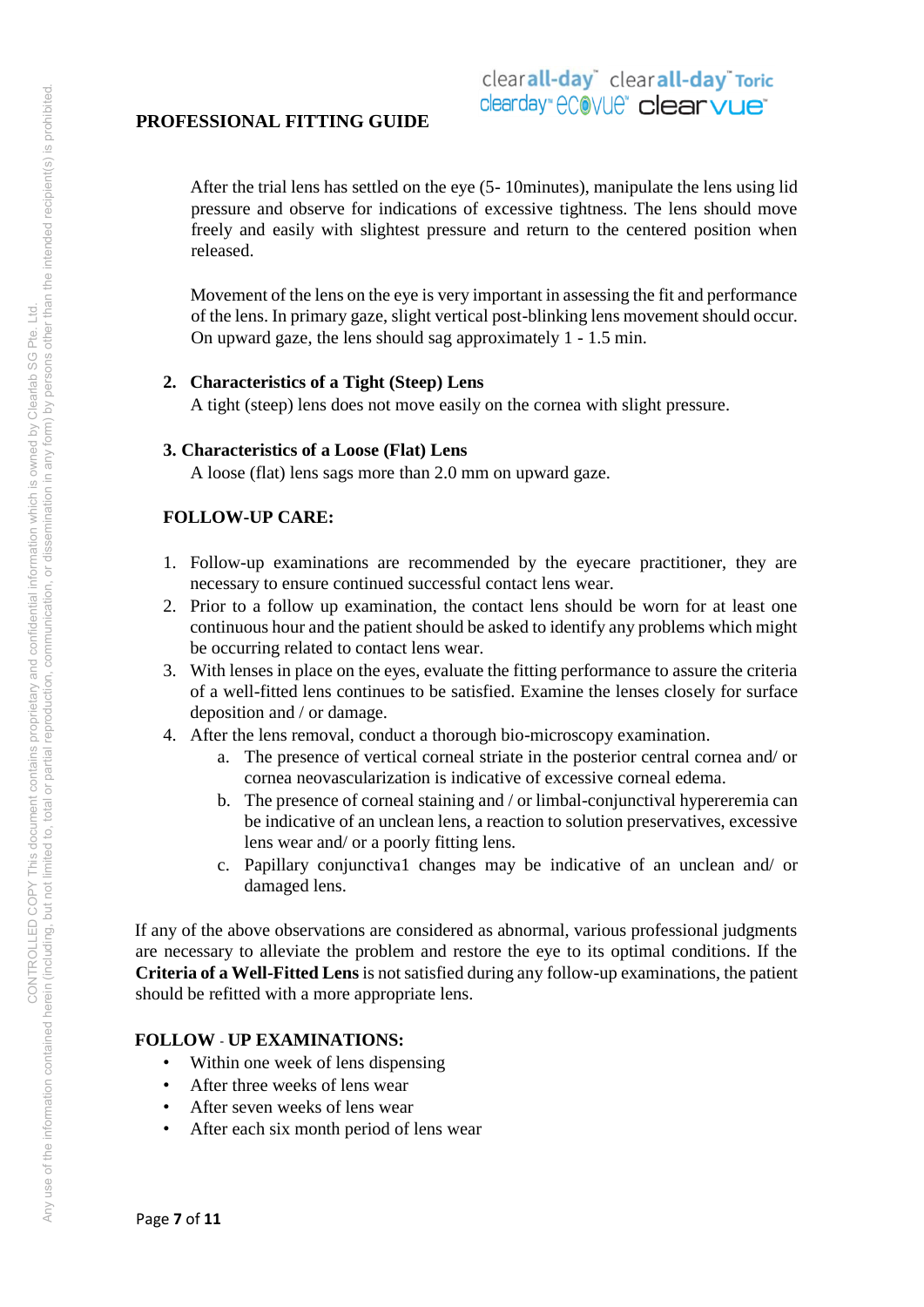# clearall-day<sup>\*</sup> clearall-day<sup>\*</sup> Toric clearday" ecovue" clearvue<sup>®</sup>

# **PROFESSIONAL FITTING GUIDE**

At the follow up examinations, the patient should report good subjective quality of vision. Adaptation to the vision with **clearall-dayTM, clearall-dayTM Toric, cleardayTM ecovue and clearvueTM (Hioxifilcon A) Soft (hydrophilic) Contact Lens** should occur almost immediately and should definitely be reported within the first (1 week) follow-up visit. At these follow-up visits the practitioner should:

- 1. Check distance and near acuity with lens in place
- 2. Over-refract to verify lens prescription
- 3. Observe position of lens on the cornea. The lens should be centered and move on upward gaze and with blink.
- 4. Evert the lids to examine the tarsal conjunctiva and check for incidence of giant papillary conjunctivitis.
- 5. Remove the lens. Check corneal curvature. There should be no substantial changes in either meridian
- 6. Perform a slit-lamp examination with and without Fluorescein. Check for corneal edema, corneal abrasion, vascularization, corneal infiltrates and perilimbal injection. Reinsert the lens only after all residual Fluorescein has dissipated from the eye.
- 7. Clean the lens with a prophylactic surfactant cleaner and examine for deposits, foreign bodies or physical imperfections of the lens surface.

## **CONTRAINDICATIONS (REASONS NOT TO USE):**

DO NOT USE the **clearall-dayTM, clearall-dayTM Toric, cleardayTM ecovue and clearvue**<sup>TM</sup> (**Hioxifilcon A**) Soft (hydrophilic) Contact Lens when any of the following conditions exist:

- Acute and subacute inflammation or infection of the anterior chamber of the eye.
- Any eye disease, injury, or abnormality that affects the cornea, conjunctiva, or eyelids.
- Severe insufficiency of lacrimal secretion (dry eyes).
- Corneal hypoesthesia (reduced corneal sensitivity), if not-aphakic.
- Any systemic disease that may affect the eye or be exaggerated by wearing contact lens.
- Allergic reactions of ocular surfaces or adnexa that may be induced or exaggerated by wearing contact lens or use of contact lens solutions.
- Allergy to any ingredient, such as mercury or thimerosal, in a solution which is to be used to care for the **clearall-dayTM, clearall-dayTM Toric, cleardayTM ecovue and clearvueTM (Hioxifilcon A) Soft (hydrophilic) Contact Lens**.
- Any active corneal infection (bacterial, fungi, or viral).
- If eyes become red or irritated.
- Patients unable to follow lens care regimen or unable to obtain assistance to do so.
- Advise patient not to wear **clearall-dayTM, clearall-dayTM Toric, cleardayTM ecovue and clearvueTM (Hioxifilcon A) Soft (hydrophilic) Contact Lens** while sleeping.

#### **LENS HANDLING (in-office cleaning, disinfecting and storage):**

Wash and rinse hands thoroughly, making certain that all soap residues have been rinsed away before drying with a lint free towel. It is suggested to wet the lens while in the eye using wetting drops before removal. Always start with the right eye first in order to avoid mixing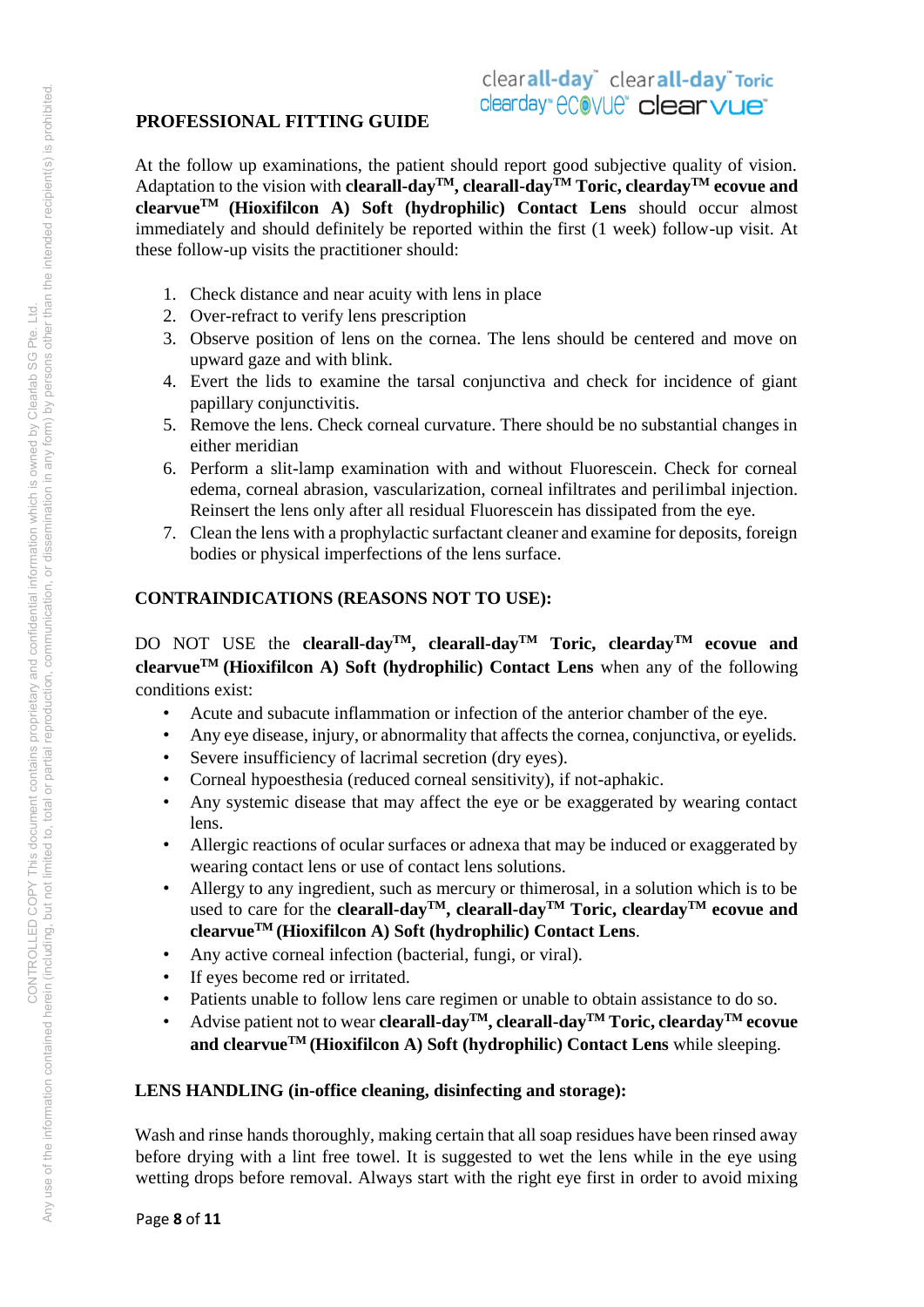# clearall-day<sup>\*</sup> clearall-day<sup>\*</sup> Toric clearday" ecovue" clearvue<sup>®</sup>

the lenses. When handling the lens, try to avoid touching the inside (concave) surface of the lens. It is possible, though not likely, that the lens might be inside out; therefore, check the lens by placing it on the index finger and examine its profile. If the edges of the lens tend to point outward, the lens is inside out. After removing the lens from its container assure that it is clean, clear and wet.

Each **clearall-dayTM, clearall-dayTM Toric, cleardayTM ecovue and clearvueTM (Hioxifilcon A) Soft (hydrophilic) Contact Lens** is received in the eyecare practitioner's office in a sterile blister pack with sterile buffered normal saline solution and labeled to the parameters of the lens contained. To assure sterility the blister pack should not be opened until ready for use.

To open the blister pack pull back the lid where indicated. Upon removing the cover the lens may be removed and is ready for use.

**clearall-dayTM, clearall-dayTM Toric, cleardayTM ecovue and clearvueTM** lenses are not reused in diagnostic procedures.

# **CLEANING:**

A surfactant cleaner may be used with the **clearall-dayTM, clearall-dayTM Toric, cleardayTM ecovue and clearvueTM (Hioxifilcon A) Soft (hydrophilic) Contact Lens** to ensure a clean lens surface. A single procedure is as follows.

Apply 3 to 4 drops to the lens and then rub the surface of the lens against the palm of one hand with the index finger of the other hand or between thumb and forefinger for 20 seconds.

# **RINSING:**

After cleaning, thoroughly rinse both surfaces of the lens with a steady stream of fresh, sterile rinsing solution.

# **CHEMICAL (NOT HEAT) LENS CARE SYSTEMS:**

A sterile rinsing, storing and disinfecting multipurpose solution should be used to rinse and chemically disinfect the **clearall-dayTM, clearall-dayTM Toric, cleardayTM ecovue and clearvue**<sup>TM</sup> (Hioxifilcon A) Soft (hydrophilic) Contact Lens. After cleaning the lenses, rinse with liberal amounts of fresh multipurpose solution to remove loosened debris and traces of cleaner. The lens should then be placed in the plastic container supplied in the multipurpose solution kit and filled with enough fresh disinfecting solution to completely submerge the lens. To ensure disinfecting, the lens must remain in the disinfecting solution for the recommended period of time as written on the multipurpose solution bottle. Follow the instruction and timings recommended by the solution manufacturer. Before reinsertion, the lens should be rinsed with fresh sterile rinsing solution.

## **LENS DISINFECTION with HYDROGEN PEROXIDE LENS CARE SYSTEMS:**

**Neutralized the lens before wearing, when hydrogen peroxide lens care systems is used** and carefully follow instructions on solution labeling.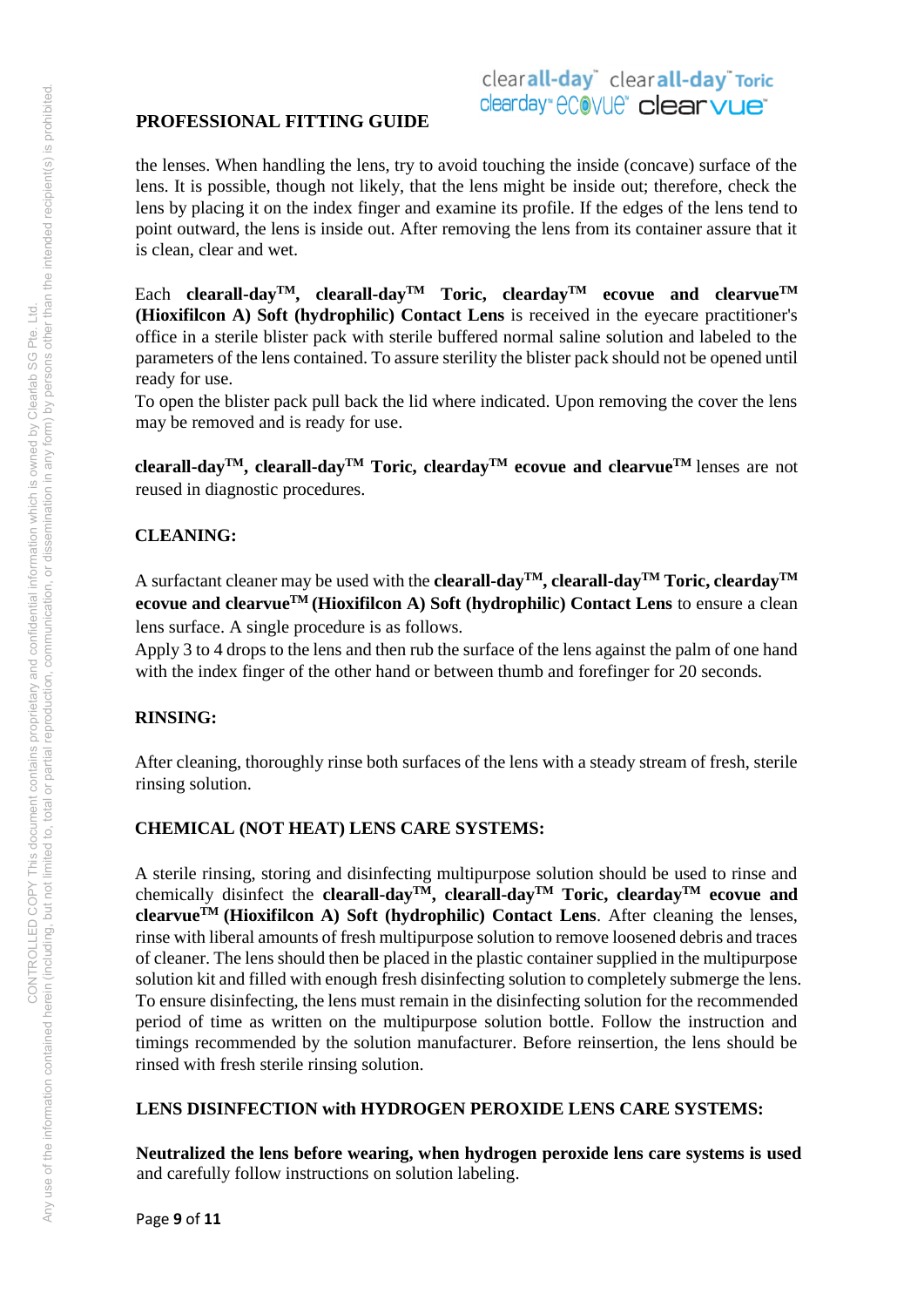# clearall-day<sup>\*</sup> clearall-day<sup>\*</sup> Toric clearday" ecovue" clearvue<sup>®</sup>

**Use ONLY the lens case provided with the hydrogen peroxide care system** as this case may contain neutralizer. Failure to use the specialized case will cause stinging, burning, and damage to the eye. Always follow the recommendations on hydrogen peroxide lens care system labeling.

## **LENS CARE DIRECTIONS:**

Please reference LENS CARE DIRECTIONS in the Package Insert.

The **clearall-dayTM, clearall-dayTM Toric, cleardayTM ecovue and clearvueTM (Hioxifilcon A) Soft (hydrophilic) Contact Lens** must be stored in the recommended solutions. If exposed to air, the lens will dehydrate. If a lens dehydrates, it should be soaked ONLY in a soft contact lens storage solution until it returns to a soft, supple state. It should not be put on eye until it has been through a complete disinfection cycle.

## **RECOMMENDED WEARING SCHEDULE:**

Close professional supervision is recommended to ensure safe and successful contact lens wear. If the patient complains of discomfort, decreased vision, ocular injection or corneal edema, the lens should be removed and the patient scheduled for examination. The problem may be relieved by putting the patient on a different wearing schedule or possibly by refitting the lens.

Patients tend to overwear the lens initially. It is important not to exceed the wearing schedule. Regular check ups, as determined by the eyecare practitioner, are also extremely important. The maximum suggested wearing schedule for the **clearall-dayTM, clearalldayTM Toric, cleardayTM ecovue and clearvueTM (Hioxifilcon A) Soft (hydrophilic) Contact Lens** is suggested below.

| DAY          |   | - |    |     |     |                              |
|--------------|---|---|----|-----|-----|------------------------------|
| <b>HOURS</b> | ີ | ◡ | ΙV | . . | . . | Waking hours<br>Δ<br>1 7 T T |

**STUDIES HAVE NOT BEEN COMPLETED TO SHOW THAT THE "clearalldayTM, clearall-dayTM Toric, cleardayTM ecovue and clearvueTM (Hioxifilcon A) Soft (hydrophilic) Contact Lens" IS SAFE TO WEAR DURING SLEEP** 

## **FREQUENT/PLANNED REPLACEMENT:**

It is recommended that the **clearall-day**<sup>TM</sup>, **clearall-day**<sup>TM</sup> Toric, **clearday**<sup>TM</sup> **ecovue and clearvueTM (Hioxifilcon A) Soft (hydrophilic) Contact Lens** be discarded and replaced with a new lens every month. However, as the eyecare practitioner, you are encouraged to determine an appropriate lens replacement schedule based upon the response of the patient.

## **RECOMMENDED LENS CARE PRODUCTS:**

The eyecare practitioner should recommend a care system that is appropriate for the **clearalldayTM, clearall-dayTM Toric, cleardayTM ecovue and clearvueTM (Hioxifilcon A) Soft**